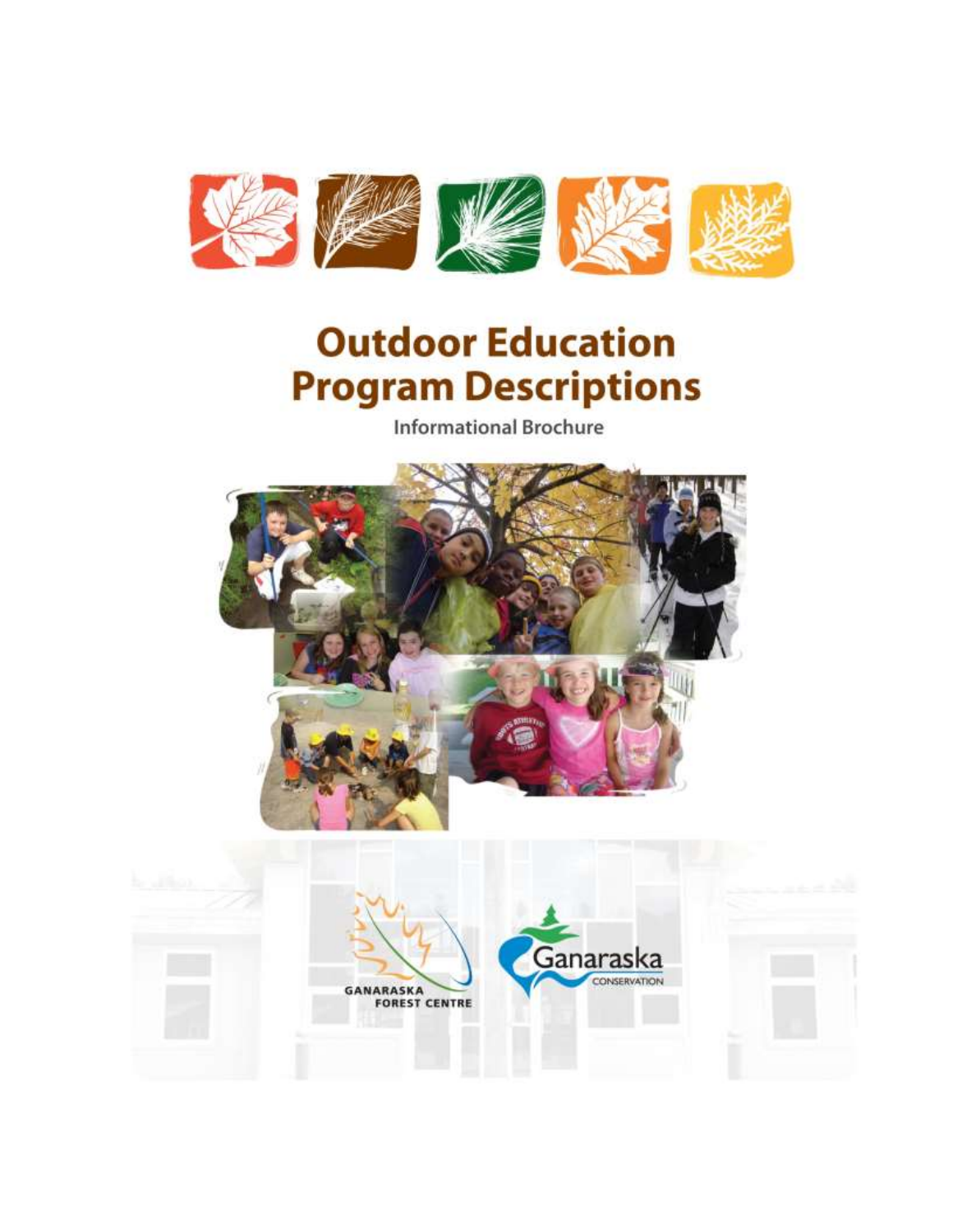

#### **OUTDOOR EDUCATION PROGRAM DESCRIPTIONS** 905.797.2721

[www.ganaraskaforestcentre.ca](http://www.ganaraskaforestcentre.ca/)





Each program offered at the Ganaraska Forest Outdoor Education Centre provides an unparalleled opportunity to strengthen class dynamics while meeting Ontario curriculum requirements.

Visiting teachers may choose from a variety of science, social studies, leadership and outdoor pursuit activities to make their visit meaningful and enjoyable for all students. Our staff works with you when planning your programs to create a fun, interactive and hands-on learning experience for any age group.

## **SCIENCE and NATURE**

**1. Alternative Energy = Green Energy:** Join us in our commitment to find alternative forms of energy that help reduce our carbon footprint. Students harness renewable energy by building and testing wind turbines, a micro-hydro turbine, or a solar oven and learn how one form of energy can be transformed into another. The program ends with a tasty treat cooked by students in the solar oven.

*Half-day program, Gr. 5 - 8 \* May – Early October*

**2. Animal Adaptations:** Through the examination of natural artifacts, primary and junior students are introduced to behavioural and structural adaptations. Adaptation-themed games are incorporated into a hike through the beautiful forest. Through role-play and hands-on activities, students learn about the complexity of animals.

*Half-day program, Gr. 2 – 8 \* Year-round*

**3. Beaver Pond Study:** This hands-on program takes place at a natural pond located in the Ganaraska Forest. Students learn how to catch, observe and release invertebrates and amphibians found at the pond. Students explore pond life using provided equipment to discover various species. They learn to identify organisms, discover some of their unique adaptations and how they interact with one another.

*Half-day program, Gr. JK – 8 \* May - Early October*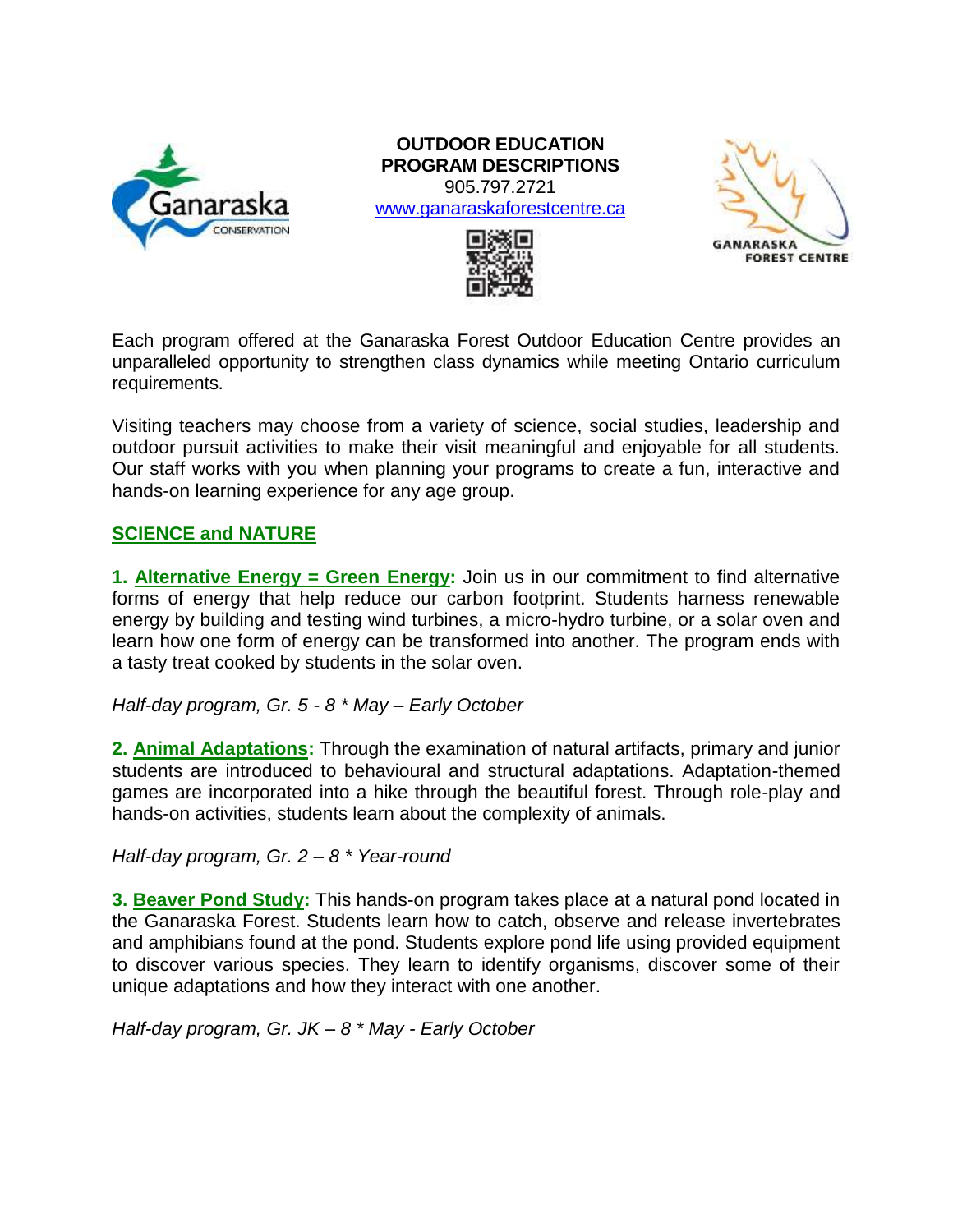**4. Biodiversity:** After learning the Biodiversity basics through an interactive PowerPoint presentation, students head outside for an exciting habitat game teaching about habitat loss. Then the students will have a brief introduction to invasive species before playing the "Garlic Mustard Invasion" game.

*Half-day program, Gr. 4 – 7 \* Year-round*

**5. Bug-Eyed:** Students learn parts of an insect by participating in role-playing activities. Students explore characteristics of different bugs as well as their place in the ecosystem, their life cycles and adaptations. Hands-on activities allow students to explore the forest and better understand life from a small creature's unique perspective.

*Half-day program, Gr. JK – 3 \* May –October*

**6. Eco-Action: Changing Attitudes for a Changing Climate:** This exciting program examines some of the environmental challenges facing our planet and highlights the importance of learning about and being part of solutions. Following a climate change primer, students head outside where they embark on the "Amazing Race to Save the Planet" game.

*Half-day program, Gr. 4 – 8 \* Year-round*

**7. Eco-Games:** This program focuses on conservation and environmental education through active, role-playing games. Designed for primary students, topics include animal adaptations and the impact of humans on the natural environment.

*Half-day program, Gr. 1 - 3 \* Year-round*

**8. Green Giants:** Learn about the importance of plants and trees for any ecosystem, what plants need in order to survive, how plants and animals rely on each other and the parts of a tree. Students will be involved in several games, hands-on experiments and drama activities to relate to these topics.

*Half-day program, Gr. 2 – 4 \* Mid-April – Mid-October*

**9. Pond and Stream Study with Water Analysis Lab:** Students complete a written comparative analysis of a lentic (pond) vs. a lotic (stream) environment. A field study of each environment provides students with the opportunity to learn the techniques of specimen collection and tallying using a macro-invertebrate tally chart. Students also complete a hands-on water testing experiment to determine the levels of phosphate and nitrate found in the water as well as the ph levels.

*Full-day program, Gr. 9 - 12 \* Late May – Early October*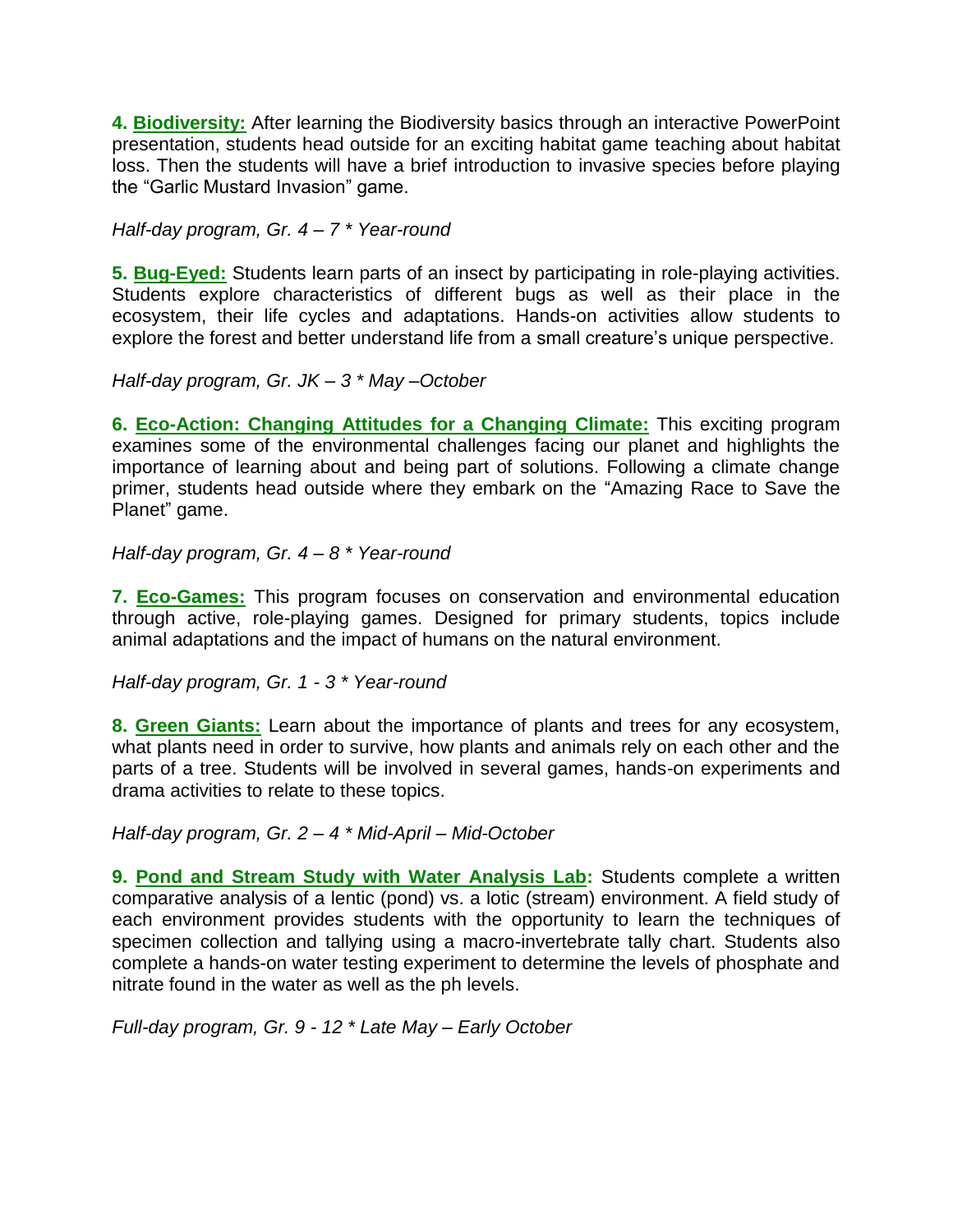**10. Sensory Awareness:** This program is designed for primary students who are exploring their five senses. Students build awareness of the natural habitat through activities that utilize and emphasize the senses of smell, touch, taste, sight and hearing.

*Half-day program, Gr. JK – 3 \* Year-round*

**11. Soil…It's Not Just Dirt:** This program focuses on the creation of soil, different soil particles, and the creatures that live in the soil. Students should come prepared to get dirty as they explore the soil. Students will complete several fun and hands-on experiments: creating soil with hammers, digging a soil profile, creating a soil conductivity test and so much more.

*Half-day program, Gr. 3 –5 \* Late April - October*

**12. Survival Game:** In this active role=playing game, each student takes on the character of a different wildlife species. It is a high-energy program that is exciting for students in both junior and intermediate grade levels. The transfer of energy, consumer levels, and human impacts on wildlife are explored in this program. Students gain a better understanding of the relationship between predator and prey in a forest ecosystem after participating in this exciting program.

*Half-day program, Gr. 4 - 12 \* Year-round*

**13. Wolf Prowl Game:** This simulation game focuses on such topics as energy flow, consumer levels, and human impacts on forest ecosystems. Its aim is to teach students the relationship an organism has with other species and its environment. It is an active role-playing game, suitable for junior and intermediate students.

*Half-day program, Gr. 4 – 12 \* Year-round*

**GROUP DYNAMICS AND LEADERSHIP**

**14. Cross-Country Skiing:** This full-day program is physically active and is a great introduction to cross-country skiing. In the morning, students learn gliding, turning and stopping, as well as how to climb and descend hills. The afternoon is spent in the Ganaraska Forest on groomed trails using quality ski equipment provided by the Ganaraska Forest Centre.

*Full-day program, Gr. 4 - 12 \* January – March*

15. Group Dynamics Part I: This program supports Character Education and Leadership by introducing the four concepts of teamwork: communication, support, inclusion and planning through group initiatives. This program supports these concepts through various challenges and group problem-solving tasks.

*Half-day program Gr. 4 – 12 \* Year-round*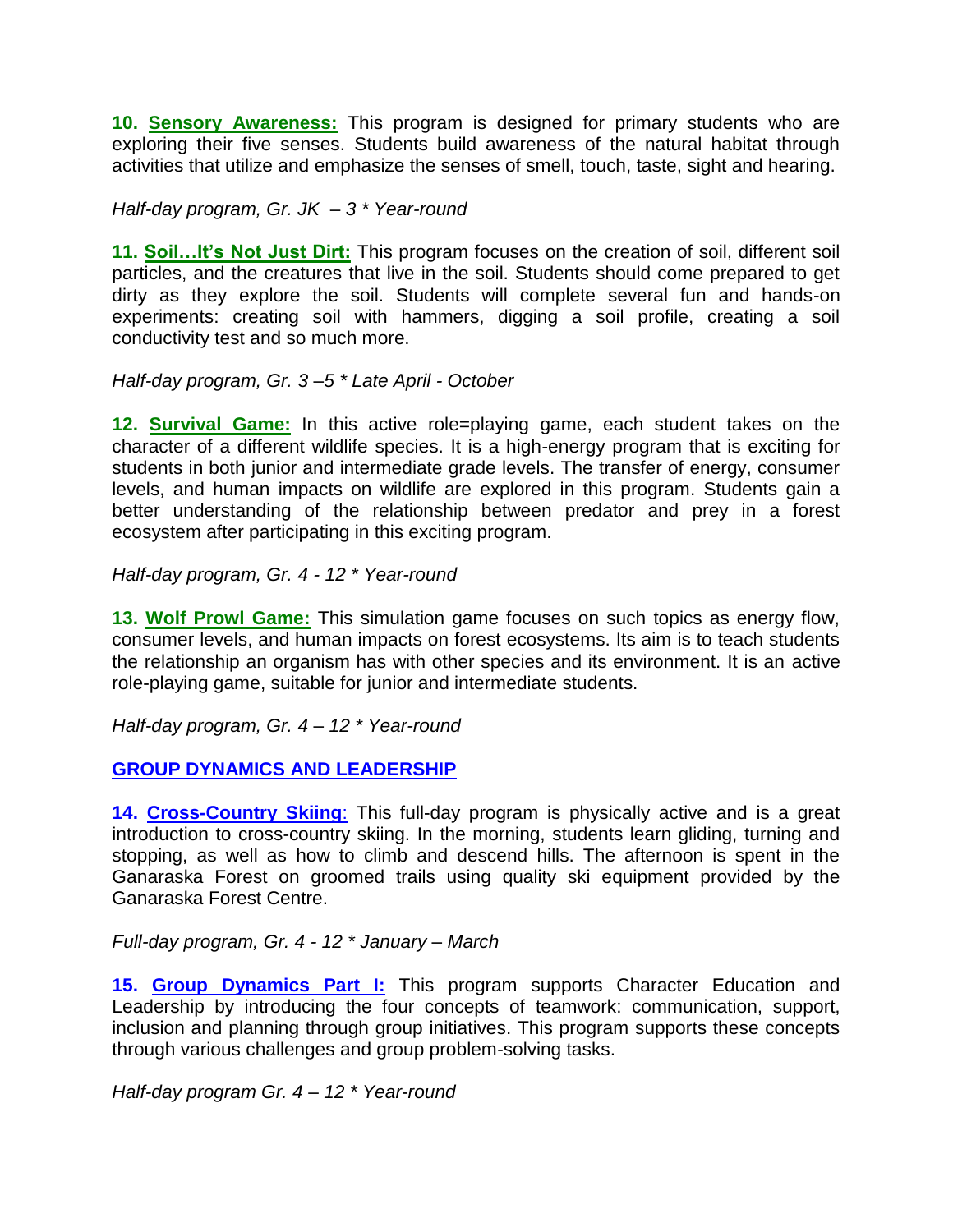16. **Group Dynamics Part II:** This program builds upon Group Dynamics Part I and takes place on a low ropes course located in the Ganaraska Forest. Several different elements including the Ice Wall, Nitro, Whale Watch and many more, help students to focus on trust and teamwork. Ideal for intermediate students who may be changing classes or school environments.

*Half-day program, Gr. 4 – 12 \* Year-round*

**17. Ice-Breakers and Co-operative Games:** This interactive program is designed to build teamwork, develop cooperation skills and enhance communication through a variety of activities and games. This program helps to build comfortable and trusting relationships among classes and helps build group cohesion.

*Half-day program, Gr. 3 - 8 \* Year-round*

**18. Outdoor Survival Skills:** Students learn the skills necessary to survive in the great outdoors. Hands-on initiatives include fire-building and shelter-building. Different survival scenarios are explored and discussed in this favourite, action-packed program. Ganaraska staff can assist in providing details around planning what to bring for an optional cookout lunch.

*Half-day program, Gr. 4 – Gr. 12 \* Year-round*

**19. Snowshoeing:** Students spend a half-day learning how to snowshoe using modern, provided equipment. This program demonstrates a unique method of winter travel, is physically active, and is best combined with another half-day program.

*Half-day program, Gr. 4 – 12 \* January – Early April*

**20. Treetop Trekking Ganaraska:** Students venture through a series of aerial games and activities high up in the Ganaraska Forest canopy. Following a safety orientation, students head out the course to traverse bridges, monkey cables, Tarzan ropes and zip lines. This closely monitored program gives students the opportunity to learn new communications skills, effectively understand their inner strengths and to participate in a high adventure physical activity. **(Special Adventure Rate Applies)** Supervising teachers climb for free!

*3-hour program, Gr. 4 – 12 \* Mid-March to Mid-November (some restrictions may apply)*

## **SOCIAL STUDIES/GEOGRAPHY**

**21. Maple Moon:** Students are introduced to the process of making maple syrup. Guides dressed in traditional clothing present aboriginal and pioneer methods of making maple syrup. Students take part in hands-on demonstrations and voyageur games and wrap up the day tasting a sweet treat around a cozy, outdoor campfire.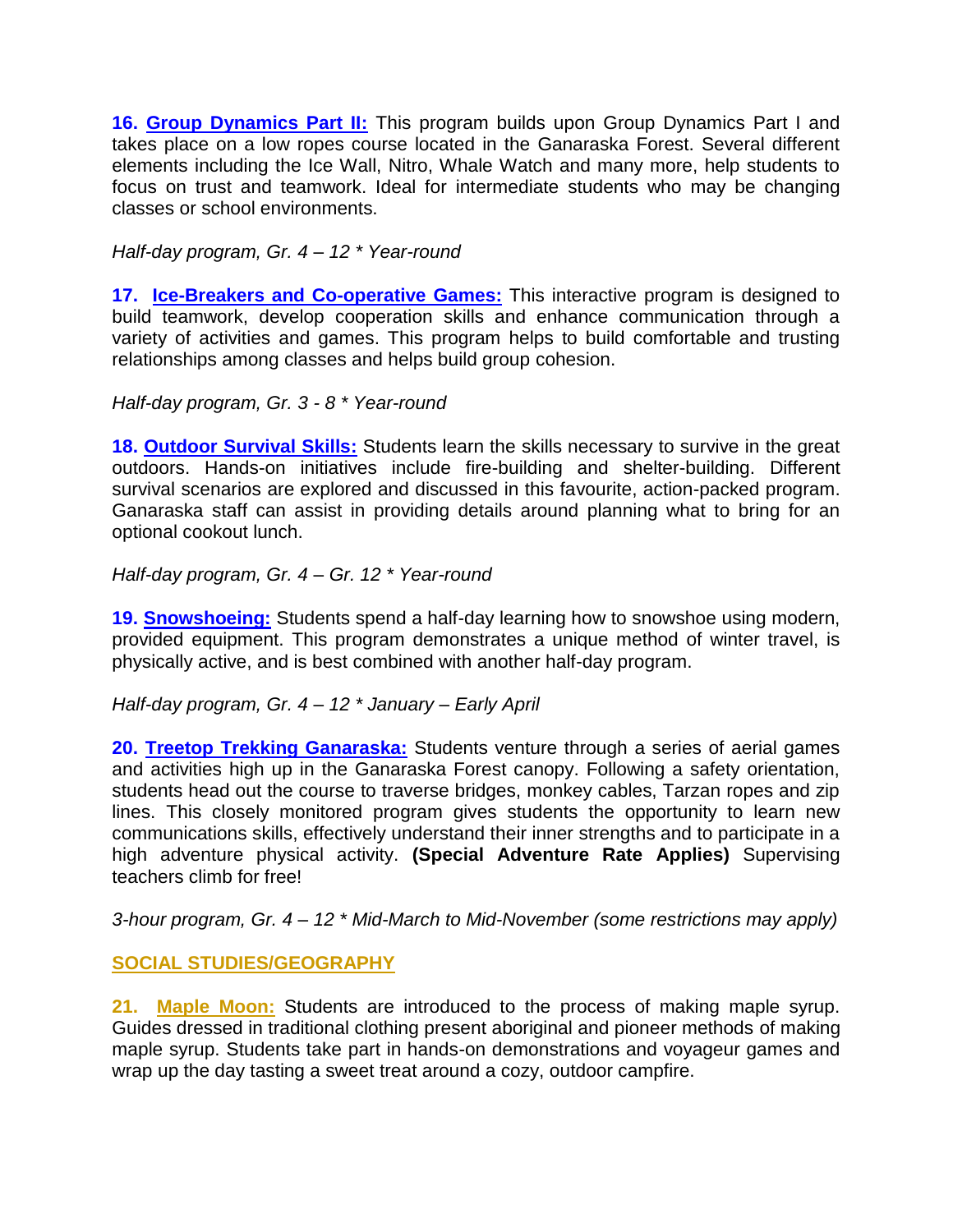*Half-day program, Gr. JK – 6 \* Mid-March – Early April*

**22. Oak Ridges Moraine Program:** Students learn about unique land features in Ontario, with a primary focus on the moraine. Students participate in an interpretive hike that includes dialogue on topics such as glacial erratic, watersheds, headwaters and water source protection.

*Half-day program, Gr. 10 – 12 \*Late April – October*

**23. Mapping for Little Ones:** This program is specifically designed for primary students. They learn basic cardinal directions, how to design maps and legends and are introduced to the parts of a compass. Students test their knowledge by completing two orienteering courses.

*Half-day program, Gr. 1 – 3 \* Year-round*

**24. Map Reading and Orienteering:** This popular program gives students a hands-on opportunity to learn and apply compass and map-reading skills. Students learn to test their skills by completing an orienteering field and forest course.

*Half-day program, Gr. 4 – 12 \* Late April – November*

**25. Photo Orienteering:** Students learn how to use a birds-eye view map, create and use a map legend and how to follow basic directions. They then participate in an outdoor scavenger hunt around the buildings and surroundings of the Ganaraska Forest Centre.

*Half-day program, Gr. JK/SK – 1 \* Year-round*

**26. Trappers and Traders:** This engaging program puts student teams against one another in an orienteering challenge that requires teams to creatively barter their European goods for animal pelts. Through the game and the fur trade relics, students will learn about the history and challenges of the fur trade, as well as the differing perspectives of value in the eyes of Ontario's First Nations and earliest Europeans.

*Half-day program, Gr. 5 – 12 \* Year-round*

**27. GPS: Numbers, Numbers Everywhere:** This is an in-depth look at the technology of the Global Positioning System, sources of error, and the meaning of the GPS coordinates. A variety of fun, interactive games are played to test the students' skills and to ensure that they are competent users of the GPS unit.

*Half-day program, Gr. 5 – 12 \* Year-round* 

**28. GPS: Geocache Adventures:** Just the games! After a brief orientation to the Global Positioning System unit, students use the technology to navigate through a